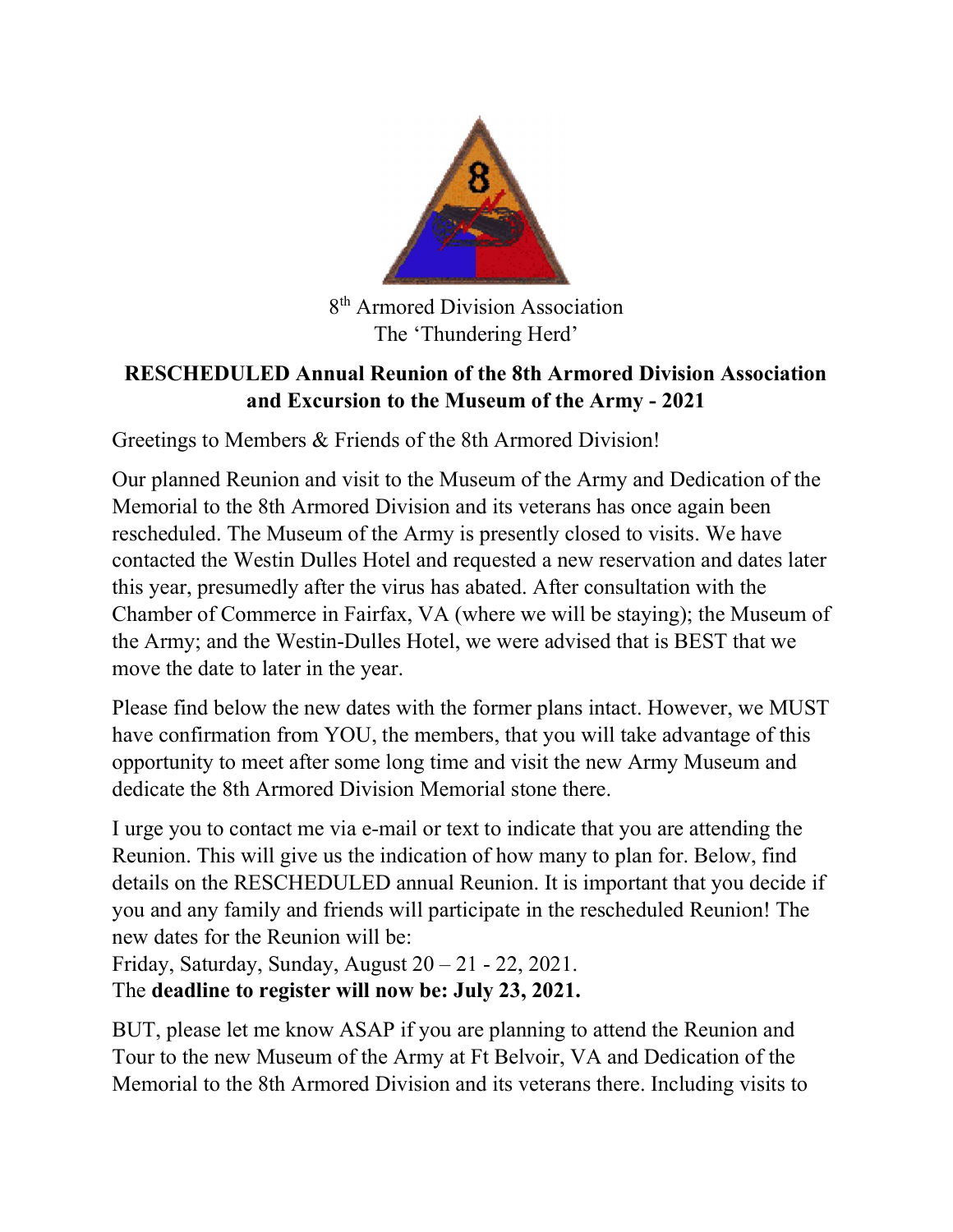the Museum of the Army, Ft Belvoir, VA; Tour to Washington, D.C. to see the new Eisenhower Memorial; new WWI; WWII and Korea memorials and related sites via local coach

Program Schedule

Friday, August 20, 2021: Arrival Day at Dulles Airport (nearby) Check into the Hotel after 3:00pm suggested touring on your own in Northern Virginia, or relax at hotel 6:00pm – Rendezvous; mixer; historic displays 6:30pm – Buffet Dinner at the Westin-Dulles Hotel 7:30pm – annual Association Meeting in banquet room to follow and details of our visit to the Museum of the Army at Ft. Belvoir, Dedication of our 8th Armored Division Memorial; etc.

Saturday, August 21, 2021 full breakfast buffet at the hotel; Full-Day Excursion via coach to Washington, D.C. Memorials & Museums; Wreath Laying at

Arlington Cemetery and back to Ft. Belvoir to tour the new Museum of the Army and Dedicate the Memorial for the 8th Armored Division; Dinner at the Mission B-B-Q, Herndon, VA. Return to hotel.

Sunday, August 22, 2021 full breakfast buffet at the hotel Check out by 12:00 noon and return home.

Deadline to reserve: July 23, 2021 Please complete the registration form and either e-mail or send via mail to:

Andy Waskie

8thArmoredDivision@gmail.com or Mail to

8th Armored Division Association

2345 E. Dauphin St.

Philadelphia, PA 19125

Make check payable to '8th Armored Division Association'

Name

Address\_\_\_\_\_\_\_\_\_\_\_\_\_\_\_\_\_\_\_\_\_\_\_\_\_\_\_\_\_\_\_\_\_\_\_\_\_\_\_\_\_\_\_\_\_\_\_\_\_\_\_\_\_\_\_

| Tel.                                | E-Mail |
|-------------------------------------|--------|
| If an 8th Armored Division veteran: |        |
| unit                                |        |
| Wife or guest(s) $\qquad \qquad$    |        |
|                                     |        |
| Total number in party               |        |
| Arrival date & time                 |        |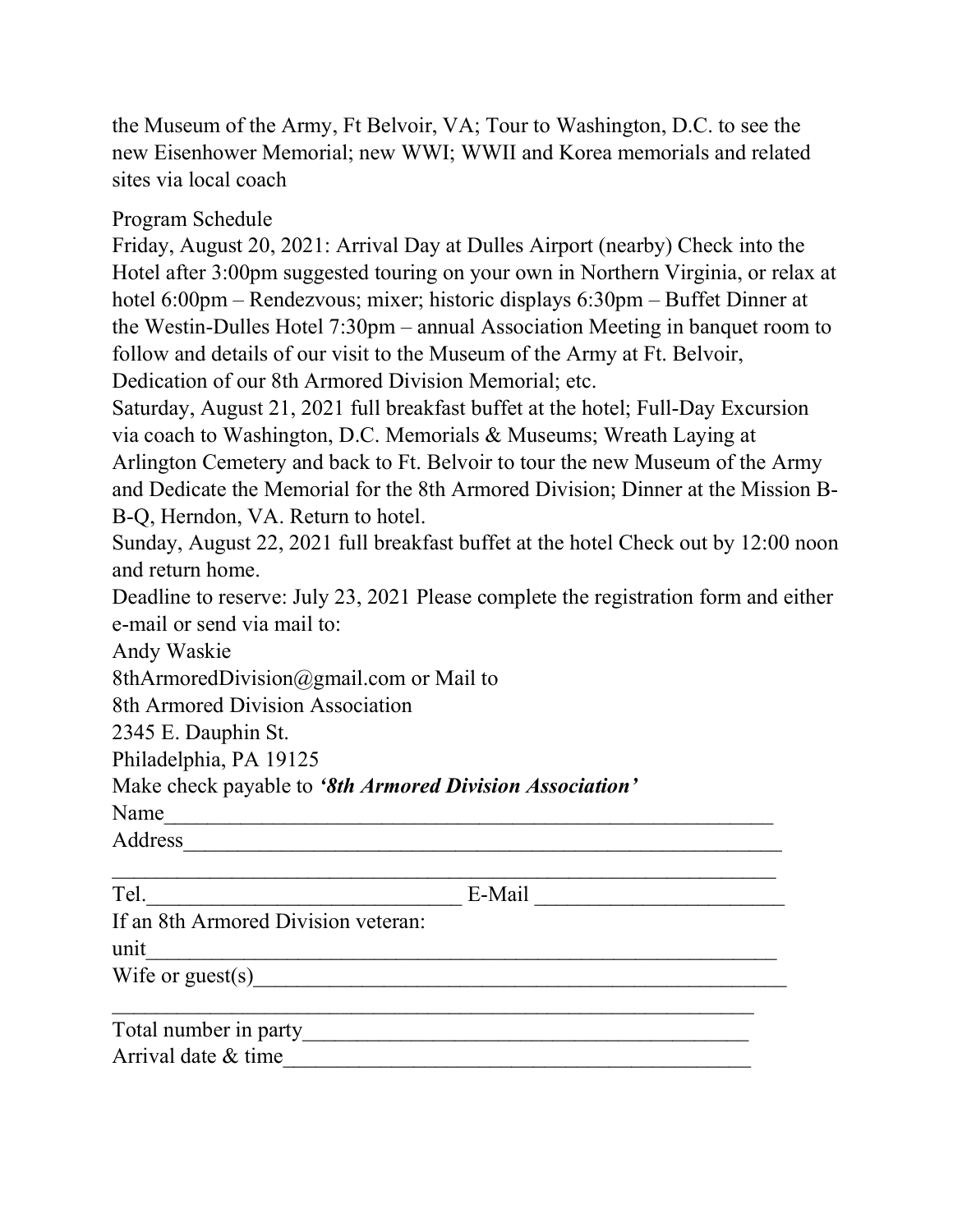Departure Date  $&$  time

Nights at the hotel

After reservation at the Hotel, 8th Armored Division Veterans are GRATIS and do not pay for dinner, visits, transportation, etc.

8th Armored Division Rescheduled Reunion Hotel - The Westin Washington Dulles Airport 2520 Wasser Terrace Herndon, Virginia 20171

Included in rate: Private breakfast buffets, complimentary parking, 20% discount in hotel restaurant Padella and complimentary 24 hotel shuttle to and from Dulles International Airport. Handicap rooms available

To reserve rooms go to:

https://www.marriott.com/event-

reservations/reservationlink.mi?id=1616596844673&key=GRP&app=resvlink

• Airport shuttle • Business center • Family travel • Fitness center • Parking • Handicap rooms available

Tel# 703-793-3366

Costs: \*Friday banquet inclusive = \$80 per person (8th Armored Division veterans are FREE); includes: Buffet Dinner and Registration fee. (8th Armored Division veterans are FREE)

\*Saturday Bus Tour; Museum; Dinner at Mission B-B-Q - \$125 per person If you are only participating in one or more of the activities, please list

Friday Banquet - \$80 per person. (8th Armored Division veterans are FREE)

Saturday coach Tour to Washington, D.C. and the Museum of the Army at Ft Belvoir, VA - \$125. per person. (8th Armored Division veterans are FREE)

TOTAL for Friday & Saturday - \$205. (8th Armored Division veterans are FREE) Steps to Register: 1. Contact Hotel to reserve rooms yourself

https://www.marriott.com/event-

reservations/reservationlink.mi?id=1616596844673&key=GRP&app=resvlink

The Westin Washington Dulles Airport

2. Send check for Friday evening Reunion Dinner -\$80. and Meeting and/or Tours \$125 per person. Total - \$205 per person. (8th Armored Division veterans are FREE)

8th Armored Division Association 2345 E. Dauphin St.